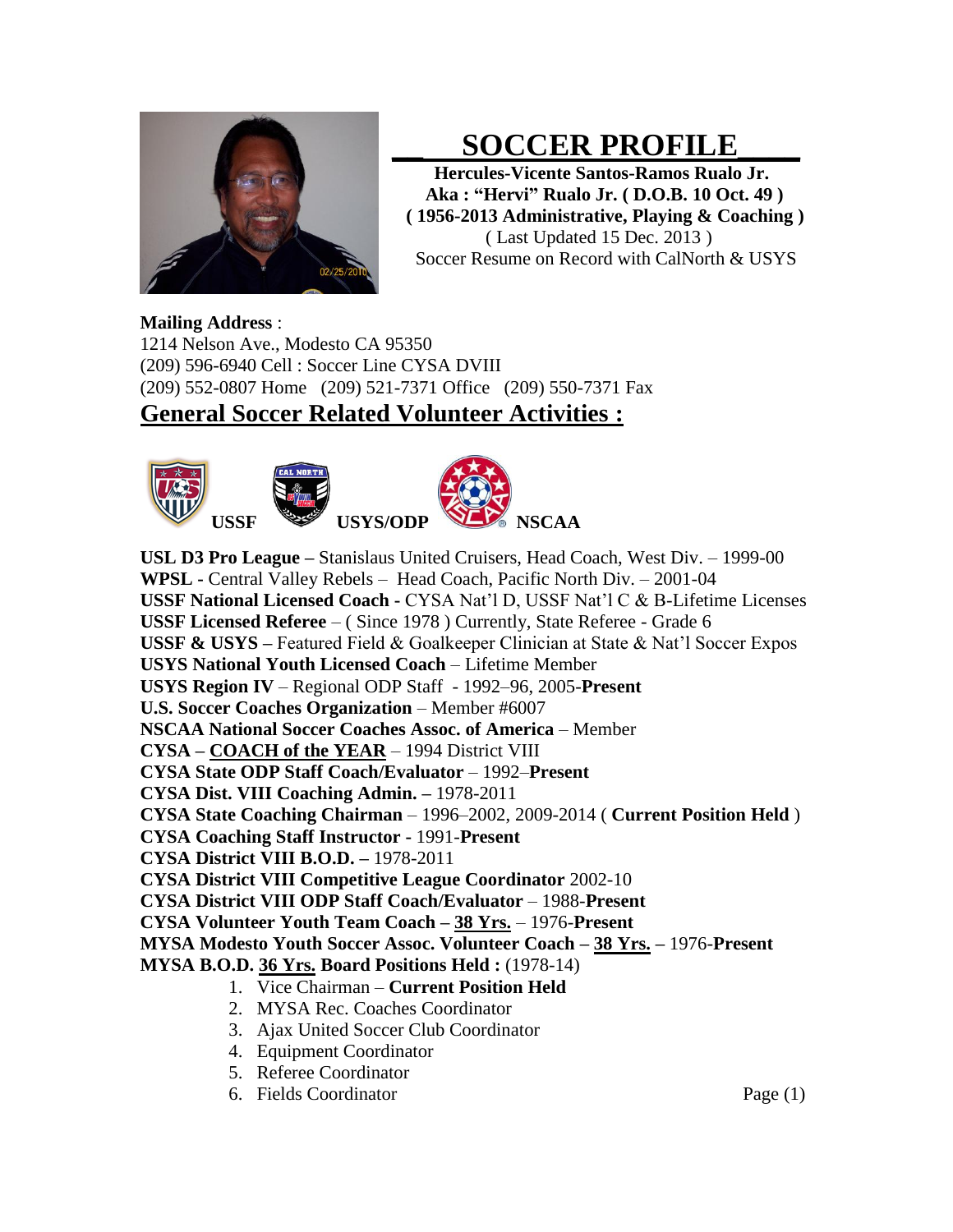Continued from Page (1) **Gen. Soccer Related Volunteer Activities : MYSA Volunteer Goalkeeper Coach/Trainer** – **35 Yrs.** – 1979-2014 **AUSC Ajax United Soccer Club Coaching Director** - 1989-99, 2012-**Present AUSC Ajax United Soccer Club** – ( Help established & form Soccer Club in 1976 ) **AUSC Ajax United Soccer Club Volunteer Coach** – **38 yrs.** ( Total to date ) **CSSC Christian Soccer Summer Camps Volunteer Staff – 31 Yrs.** – ( Since 1983 ) **Christian Athletes in Action** – 1973-79 **NSA National Soccer Academy –** Central Valley Director **-** 1994-96 **Escalon Youth Soccer League** – Parks & Rec. Volunteer Coaching Director - 1998-00

## **Additional Soccer History :**



### **USSF United State Soccer Federation, Region IV :**

1991-Present : USSF National Licensed - Region IV USYS, CYSA Staff Instructor 1991-Present : CYSA Goalkeeper Course & GK Workshop Instructor 1991-Present : CYSA – F, USSF E & USSF Nat'l D Course Instructor

#### **USISL United States Interregional Soccer League :**

#### **USL D3 Men's Pro League :** ( Western Division )

2000 – Head Coach – Stanislaus United Cruisers, Modesto CA Team Highlight Event :

 2000 – Played San Jose Earthquakes MSL Team, Venue : Central Catholic HS, Team advanced to the  $3<sup>rd</sup>$  Round of the US Lamar Open Cup

1999 – Asst. Coach – Stanislaus Cruisers, Modesto CA  $1999 - 3<sup>rd</sup>$  Place Finish in the USL D3 Western Division

### **WPSL Women's Premier Soccer League :** ( Pacific-North Division )

2003-04 – Head Coach – Central Valley Rebels, Ripon CA

 Team Highlight Events : 2004 – Played Mexican WNT Olympic Team, Venue : Johansen HS, Modesto 2003 – Played Mexican WNT National Team, Venue : Ripon Christian HS, Ripon 2001-02 – Head Coach – Central Valley Rebels, Modesto CA

### **Region IV ODP - USYS United States Youth Soccer :**

1998-Present - Region IV Staff Coach - ODP Olympic Development Program

1996 – Moscow, Idaho : Head Coach U-16G United Team ( CYSA-N & CYSA-S )

- 1995 Nampa, Idaho : Asst. Coach U-15G United Team ( CYSA-N & CYSA-S )
- 1994 Laramie Wyoming : Staff Coach U-14G Regional Team
- 1993 Flagstaff, Arizona : Head Coach U-15G United-B Team ( CYSA-N & CYSA-S )
- 1992 Beaverton, Oregon : Staff Coach U-14G Regional Team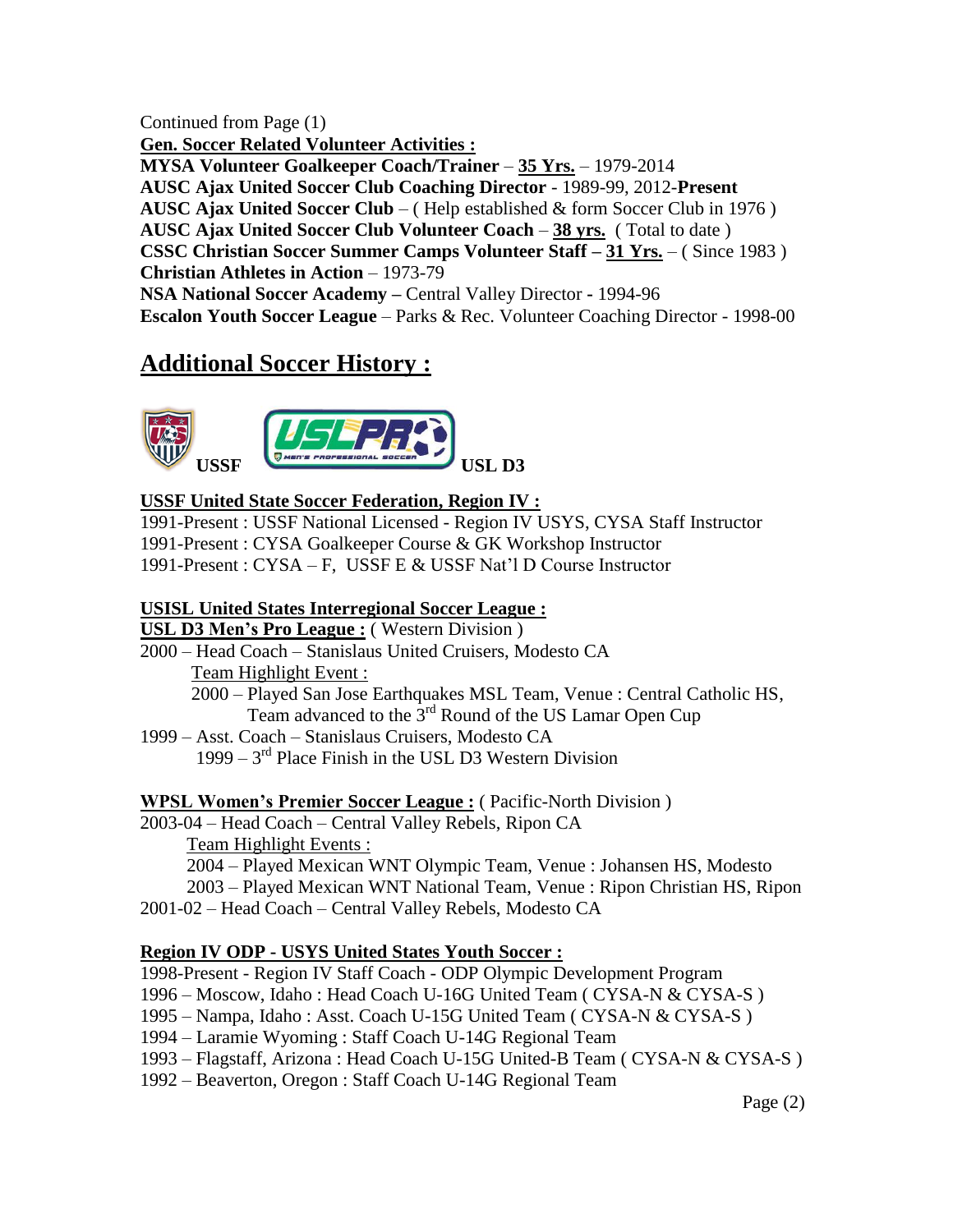Continued from Page (2) **State ODP – CYSA Calif. Youth Soccer Assoc. :** ( CYSA-CalNorth ) CYSA-N ODP Olympic Development Program ( Since 1991 ) 1999 - Present : District & State ODP Cal-North – State Team Tryout Evaluator 1998 – Head Coach U-15 Girls Blue Team ( Region IV Champions ) 1997 – Head Coach U-15 Boys Blue Team ( Region IV & Cal-N vs Cal-S Champions ) 1997 – Head Coach U-15 Boys White Team ( Region IV Finalist ) Played vs Cal-N Blue 1996 – Asst. Coach U-15 Girls ( Region IV & Cal-N vs Cal-S Champions ) 1995 – Head Coach U-15 Girls ( Region IV Finalist ) 1994 – Head Coach U-16 Girls ( Region IV Champions ) 1993 – Asst. Coach U-15 Girls ( Region IV & Nike Cup Champions ) 1992 – Asst. Coach U-15 Girls ( Region IV & Nike Cup Champions ) 1991 – Team Administrator U-15 Boys ( Region IV & Nike Cup Champions ) **District ODP - CYSA Calif. Youth Soccer Assoc. :** ( District VIII ) CYSA-N District Staff Coach – ODP Olympic Development Program ( Since 1988 ) 1997-Present : District ODP Staff Coach – District Team Tryout Evaluator 1996-97 – Head Coach U-16 Girls Dist. ODP Team 1995-96 – Head Coach U-16 Girls Dist. ODP team 1994-95 – Asst, Coach U-18/19 Girls Dist. ODP Team 1992-93 – Head Coach U-16 Girls Dist. ODP Team 1991-92 – Head Coach U-16 Boys Dist. ODP Team 1990-91 – Head Coach U-15 Boys Dist. ODP Team 1989-90 – Asst. Coach U-16 Girls Dist. ODP Team 1988-89 – Asst. coach U-18/19 Boys Dist. ODP Team

1988-89 – Head Coach U-15 Boys Dist. ODP Team

#### **District Competitive League - CYSA Calif. Youth Soccer Assoc. :** ( District VIII )

- 2010-Present : CYSA District VIII Coaching Administrator ( DCA )
- 2010 Goalkeeper Director : Ajax United Soccer Club, MYSA
- 2010 Head Coach U-8 Boys Ajax United Soccer Club, MYSA
- 2010 Head Coach U-8 Boys MYSA Team #121
	- Head Coach U-8 Boys MYSA Team #139
- 2009–10 Asst. Coach U-18 Girls Oakdale Inferno
- 2008–10 Asst. Coach U-16 Boys Oakdale United
- 2007-08 Head Coach U-18 Girls Ajax United Soccer Club, MYSA
- 2006-07 Asst. Coach-Trainer U-18 Girls Sonora United
- 2005-06 Asst. Coach-Trainer U-17 Girls Sonora United

#### **District Competitive League - CYSA :** ( District VIII )

- 2006-Present Head Coach ( $0.94$ ,  $98 \& 99$  teams) Ajax United Soccer Club
- 2005-06 Asst. Coach-Trainer U-17 Girls Sonora United
- 2004-05 Asst. Coach-Trainer U-16 Girls Sonora United
- 1999-04 **( Head Coach USL & WPSL Soccer Leagues )**
- 2000-01 Head Coach U-16 Girls Ajax United Dist, VIII Premier Team
- 1999-00 Head Coach U-17 Girls SJSFC San Joaquin Stanislaus FC Premier Team
- 1998-99 Head coach U-18/19 Girls SJSFC San Joaquin Stanislaus FC Premier Team

Page (3)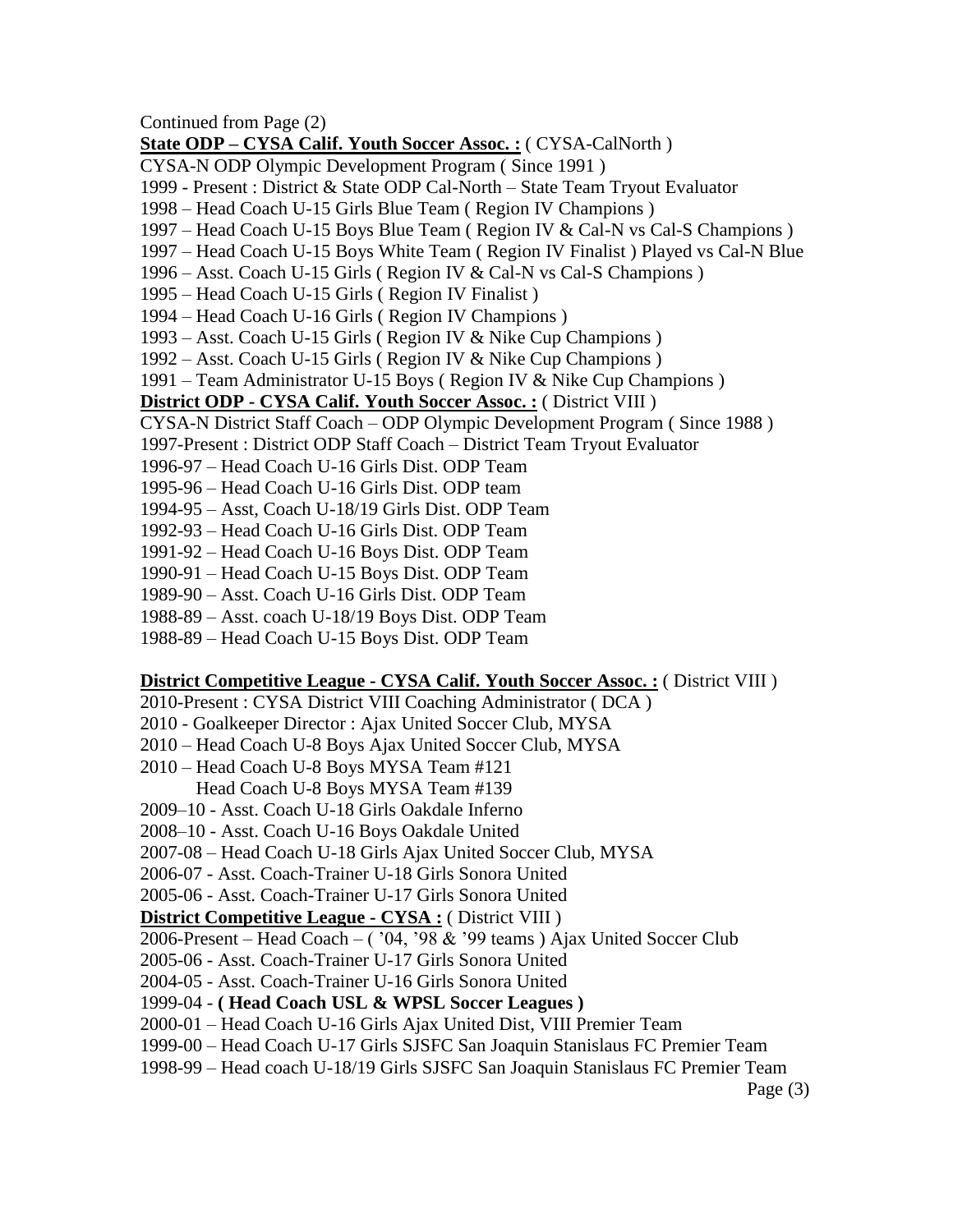Continued from Page (3)

1976-98, 2000-Present **Ajax United Soccer Club – Competitive Traveling Teams** 

(**36 Total Yrs**.) Volunteer Head Coach : U-11 thru U-19 Class I Boys & Girls Teams )

- $\bullet$  (1) 3<sup>rd</sup> Place USYS Region IV, Far West Regional Championship 1996
- $\bullet$  (1) 1<sup>st</sup> Place CYSA-N State Cup Championship Finalist, 1996
- (3)  $2<sup>nd</sup>$  Place CYSA-N State Cup Championship Finalist, 1994, 95 & 98
- $\bullet$  (6) Semi-Finals CYSA-N State Cup Championship, 1987, 88, 89, 92, 93, & 97
- $(16)$  League Championship CYSA-N (1) Dist. III, (1) Dist. VI & (14) Dist. VIII
- $\bullet$  (3)  $2<sup>nd</sup>$  Place League CYSA-N Dist. VIII
- 1976 Help established & formed the Ajax United Soccer Club, Modesto California

1976 – Volunteer Coach for the newly formed Modesto Youth Soccer Association

1976 – Volunteer Coach for the City of Modesto Parks & Recreational Soccer Program **MYSA & YMCA Recreational Teams :** ( City of Modesto )

1976-2014 – MYSA ( **38 yrs**. Volunteer Coach/Trainer ) U-8 - U-19 Boys/Girls Teams 1986-90 – YMCA ( **4 yrs**. Volunteer Coach ) U-6 Coed Teams

# **Playing Experience :**



**National/Olympic Teams :** PFF Philippine Football Federation

- 1969-72 National/Olympic Team, Philippines ( 38 Caps )
	- 71 Far East Soccer Festival ( Named to All-Festival Team as a Midfielder )
	- 70 Asian Cup, Osaka Japan
	- 67 U-20 National Youth Team, Philippines ( 9 Caps )

**Men's Pro League :** MCSL Men's Corporate Soccer League, Philippines 1967-70 – Club, Team Meralco, Rizal, Philippines

**Men's Competitive League :** CCSL Central California Soccer League, Southern Div. 1976-79 – Premier Div. - Atilleros Futbol Club, Modesto, Ca. 1973-75 – SFSFL Men's Open Soccer League, San Francisco, CA

**Men's Recreational League :** Stanislaus/San Joaquin County, CA

1991-96 – Men's Over 40 League, Modesto, Ca.

1979-91 – Men's Over 30 League, Modesto, Ca.

**Collegiate League :** UAAP University Amateur Athletic Program, Philippines

- 1970-72 National University of the Philippines, Manila
	- 70 State University Athletic Festival Gold medalist
- 1968-70 State University of the Philippines, Diliman